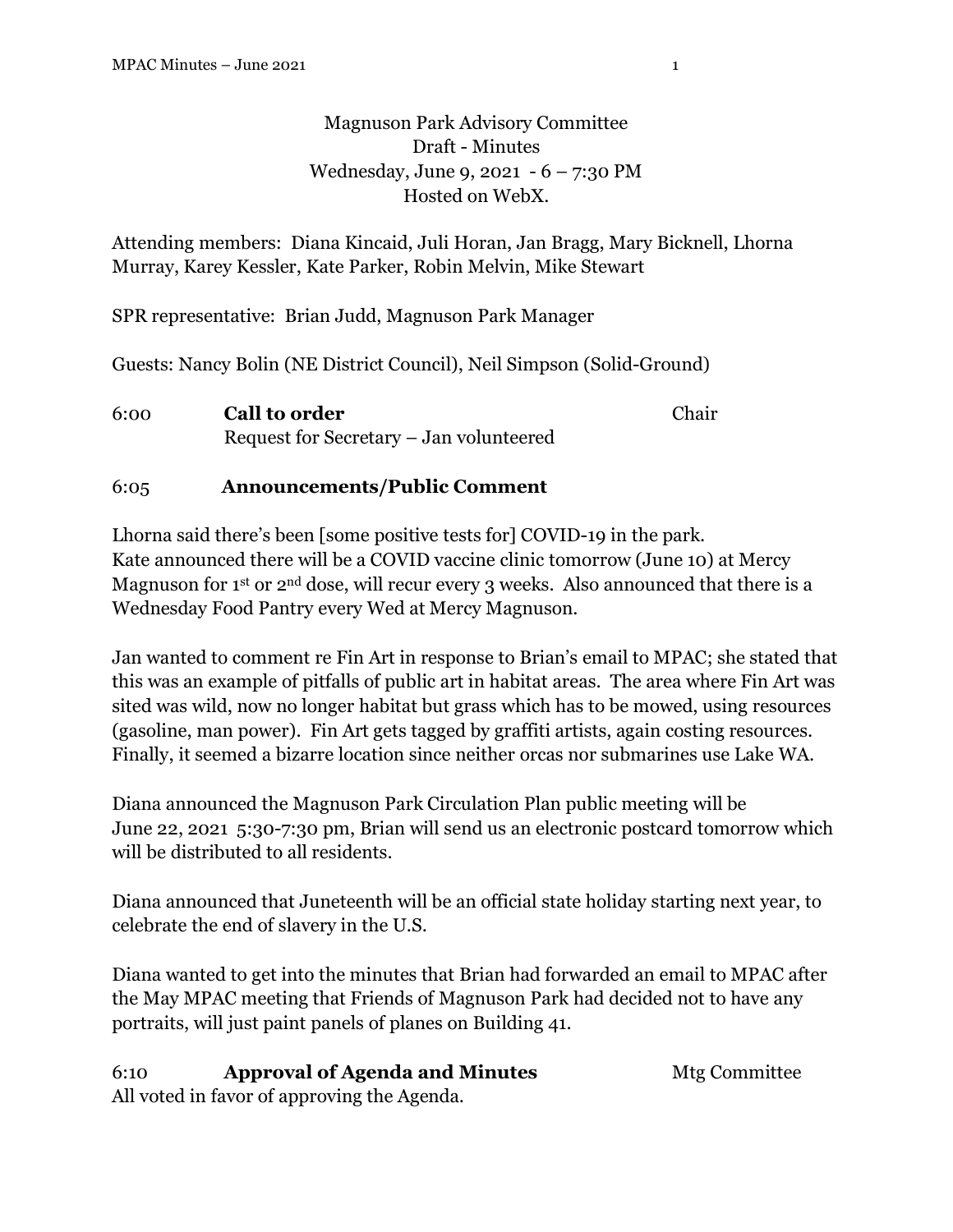April minutes—hadn't been distributed to all members yet, so approval postponed again.

### **All voted in favor of approval of May minutes.**

### 6:15 **Park Manager's Report/ Anti-racism (cont'd.)** Brian Judd

Brian did not have a formal report this meeting, but wanted to lead a discussion of what everyone thought of the document he had sent out. He said a colleague of his will be joining him for the July MPAC meeting re "white supremacy culture" and wanted to know what topics we wanted to explore. One member had already written him re the "worship of the written word."

Topics discussed included:

Asking people who live in the park what they would like to see. Community Center is middle ground between 2 different worlds; the park feels segregated, although less so the past 2 years. How will we affect those living 7 generations from now? Best way forward is to have more diverse representation on MPAC. Brian wondered here if one should rethink the structure of MPAC. Hear what the experiences of those who lived in the park were, good and bad.

Nancy from NE District Council explained that the council is a group representing neighborhoods and that they have been discussing the BLM movement. They have broadened their by-laws so there are not just representatives of neighborhoods; they're missing representation from Magnuson Park. They would like reps from both Solid Ground and Mercy, to give residents [a voice].

Diana stated that "Next Door" ("a hyperlocal social networking service for neighborhoods") is an issue, has done damage.

Lhorna stated that it was all well & good to hear residents but said we had to be careful and create a space which is welcoming to all. She liked the idea of inviting kids who grew up in the park but also kids who grew up in neighborhoods around the park, to find out what would have brought them in, to contribute to the park. Maybe start with past residents who were recipients of FOMP scholarships.

Brian asked for volunteers who wanted to be involved in his planning of the July meeting with Selena: Lhorna, Diana and Mike were interested.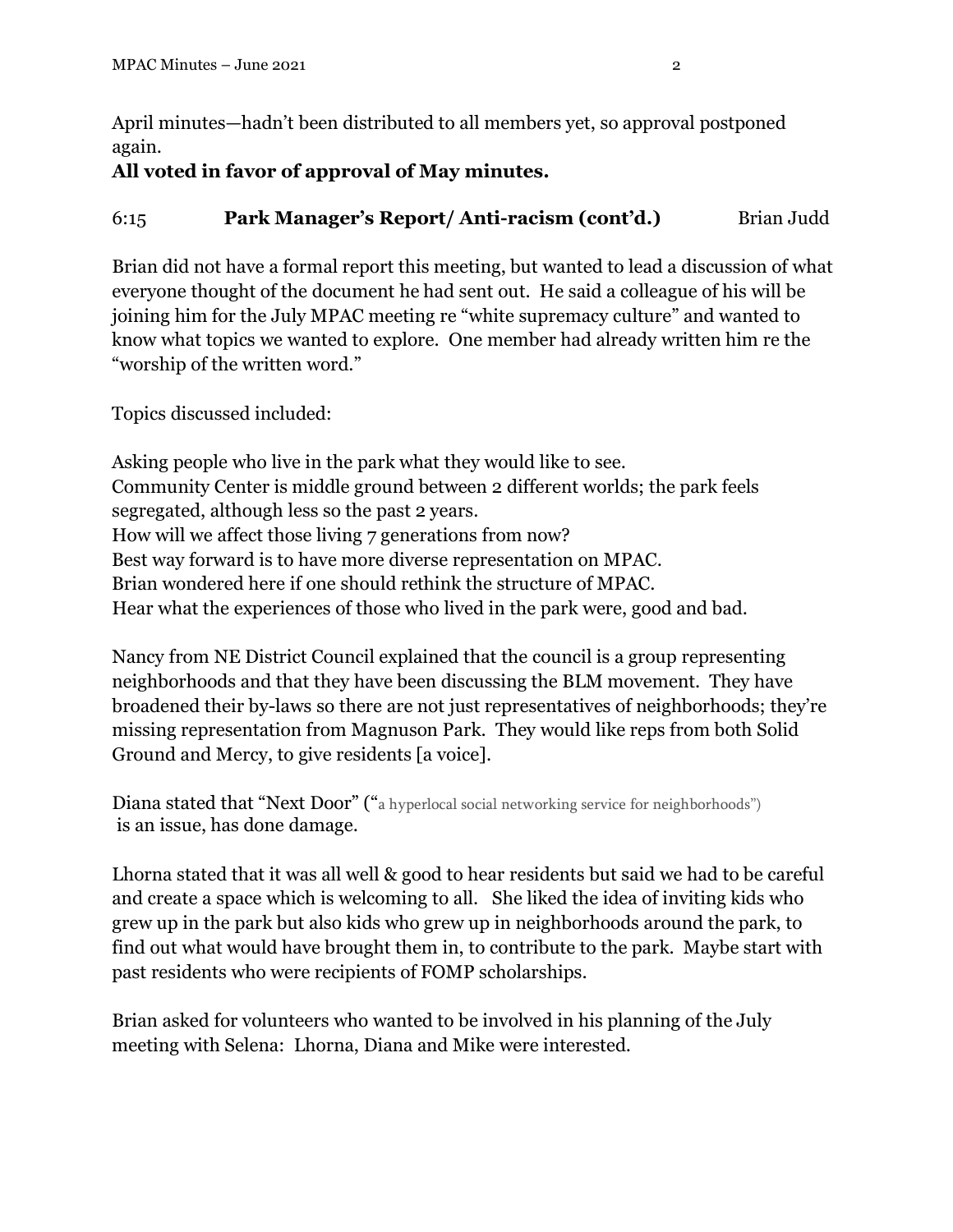#### 6:35 **Future use of Gas Generators**

Jan: We discussed in a past meeting that Seattle Barkery, a tenant of the park located at the OLA, runs a gas generator to sustain its business. At past meeting, Jan had recommended that the park not take on additional tenants who need gas generators to power themselves. Discussion: There is currently no power source at the OLA; there is a place where coffee trucks can plug-in near the electric car power stations.

### **Jan moved and Lhorna, then Karey seconded, that MPAC recommend that SPR not add to Magnuson Park any permanent businesses or vendors which depend on gas generators.**

Diana postponed voting on this motion until next month, to give everyone a chance to think about it. Lhorna was concerned that it could affect revenue for SPR. Others wanted to discuss other uses of gas generators in the park, should SPR continue to allow their use for recreation, etc. It was agreed that that would be a separate discussion from this motion.

6:45 **Engaging MPAC and Community Center Diana and Juli Fostering Interaction Creating a kid- and family-friendly environment for residents Developing a Creative Environment at Magnuson Park Connecting Magnuson Kids to Sports they don't have access to Community Center Celebration**

Discussion included:

The opportunity to use the Community Center (CC) in different ways when it reopens and to work on integration in the park.

"MPAC should be part of CC reopening celebration in 2022."

"Accessing basketball program is daunting for students."

"Doing art actually helps inspire kids; art programs are lagging behind at Magnuson."

[Resident] "Kids are watching sports daily that they don't have access to."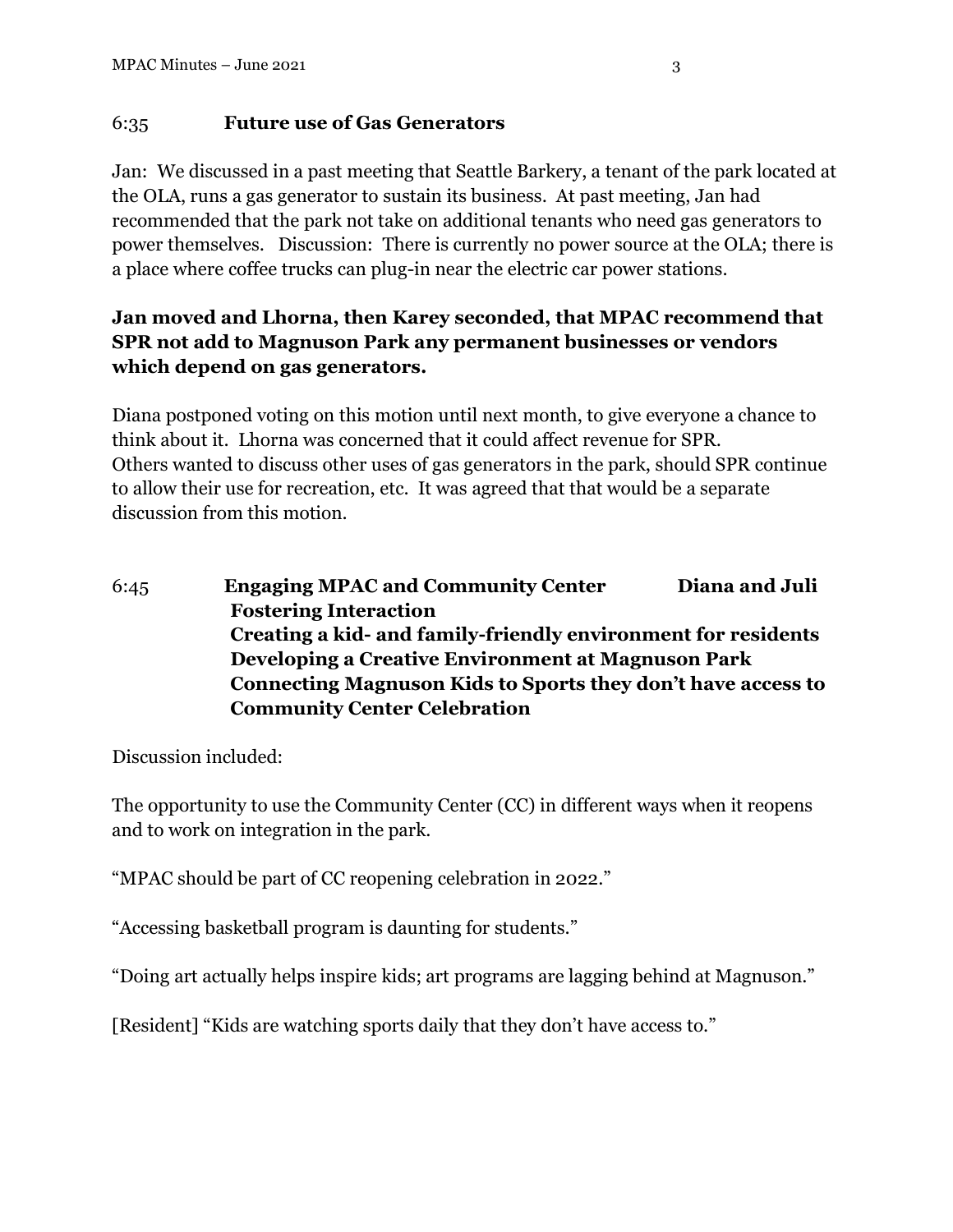"Are the sports fields available to public if not reserved?"

- Brian stated that they are available, and that times are blocked out when the fields cannot be reserved, but didn't know if those times are publicized.
- Suggestion that open times be publicized; Kate said times could be posted on the monitor at Mercy.

Downside to program called "Rock the Park": no other kids from surrounding areas participate in it. "Benefits no one if kids grow up without the opportunity to interact with kids of different backgrounds."

"Celtic does provide scholarships; could they do intros so [resident] kids could try out?"

"It would make sense to have [resident] kids join the camps which already exist in the park."

Diana recognized those organizations in the park which are already providing opportunities for resident kids to participate in their programs:

- Mountaineers
- Outdoors-for-All
- Sail Sandpoint

## 7:10 **Future of MPAC—What should that look like? Diana and Juli Selecting Future Leadership Serving the community**

Juli: Diana, Brian and Juli have discussed future of MPAC:

- Is it Brian's job to find the chair?
- Residents-- great that they are now participating, but they should have position at the head of the table
- Chairmanship could rotate each month

Lhorna brought up again the possibility of offering stipend to residents to enable them to be able to participate, for example, childcare may be an issue hindering participation.

Lhorna also brought up the possibility of scholarships, this is something she'd spent time on in the past, but it was not a thing anymore, making it hard to invest her time in again. The problem with scholarships for resident kids is how difficult the process is/how hard it is to apply.